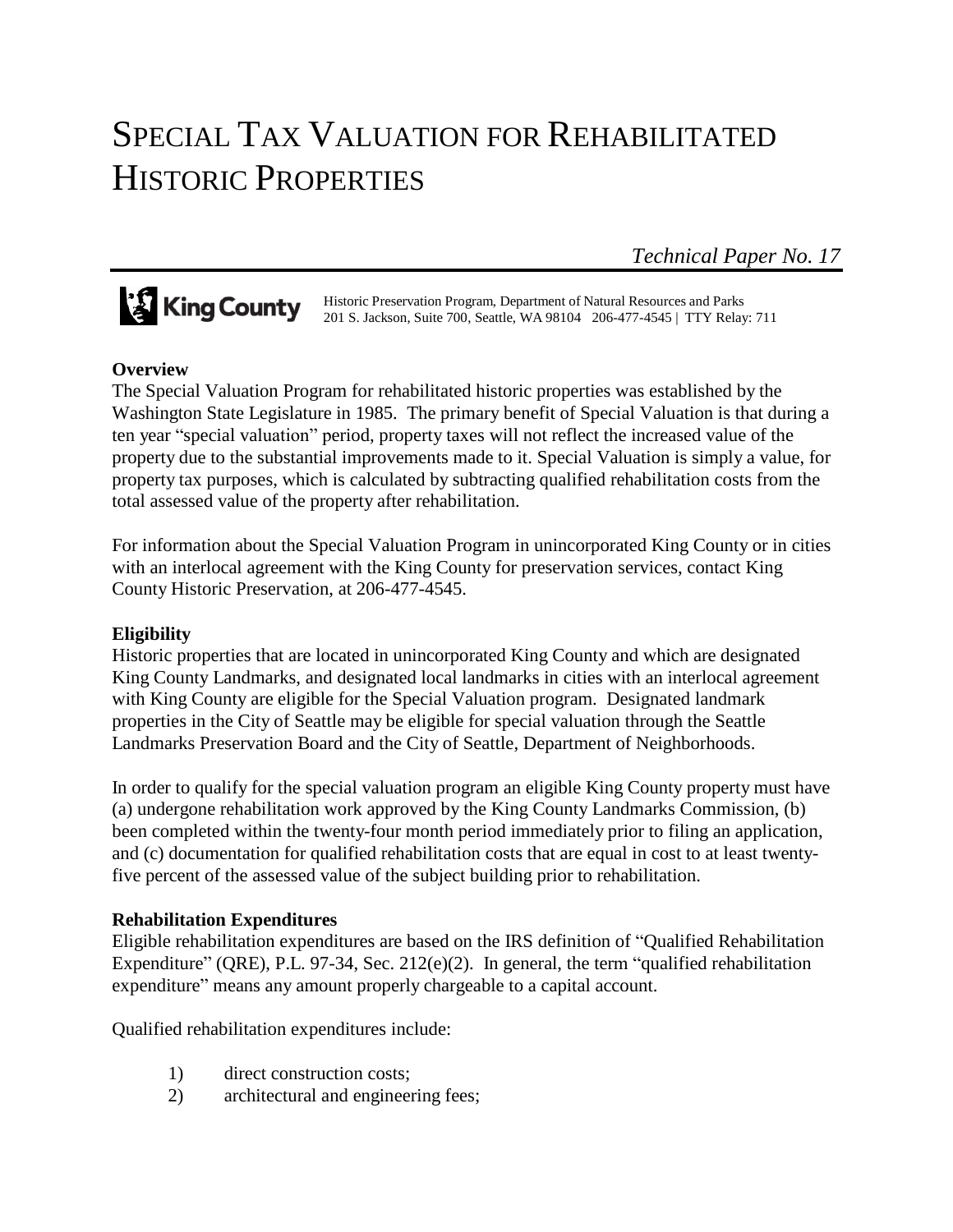Special Tax Valuation for Rehabilitated Historic Properties Page 2 of 3

- 3) construction permits and other code-related expenses;
- 4) development management fees;
- 5) construction loan interest and fee;
- 6) utilities, taxes, and insurance for the construction period; and
- 7) state sales tax.

Qualified rehabilitation expenditures do not include**:**

- 1) any costs related to acquisition of the property;
- 2) any expenditure attributable to the enlargement of the building;
- 3) any costs of valuation and permanent financing of the property; and
- 4) overhead costs or other "costs of doing business."

#### **Application Process**

The property owner may obtain an application from the King County Department of Assessments by calling (206) 263-2308, or by visiting their site online at

[www.kingcounty.gov/Assessor/Forms.aspx.](http://www.kingcounty.gov/Assessor/Forms.aspx) This is a simple one-page form that can be fairly easily completed. The property owner files this application form with the Department of Assessments. The last day of the calendar year that an application can be filed with the King County Department of Assessments and then qualify for the special valuation in the subsequent tax year is October 1 of each year.

**PLEASE NOTE:** Documentation for qualified rehabilitation costs can cover *only* the twentyfour month period immediately prior to the date of filing an application. It is advisable to file an application *as soon as the project is complete* or if the project exceeds beyond 24 months, at a point when the maximum project costs will qualify.

The Department of Assessments will refer the application to the Landmarks Commission within ten days of its receipt. After an application has been referred to the Commission, staff from the Landmarks Program will contact the applicant and request the following information:

- photographs of the exterior and interior of the building prior to and after the rehabilitation work was undertaken;
- a written description of the completed rehabilitation work; and,
- detailed information about the costs incurred, including sufficient documentation to confirm the expenditures. This information can be in the form of receipts, check ledgers, or income tax returns.

The Commission will hold a public meeting in conjunction with a regularly scheduled meeting to review the application. The Commission will provide adequate notice to property owners and place the request for special valuation certification on its agenda no later than 45 days after receipt of the application from the Department of Assessments. An application for special valuation must be approved or denied by the Board before December 31 of the calendar year in which the application is made in order for Special Valuation to become effective the following